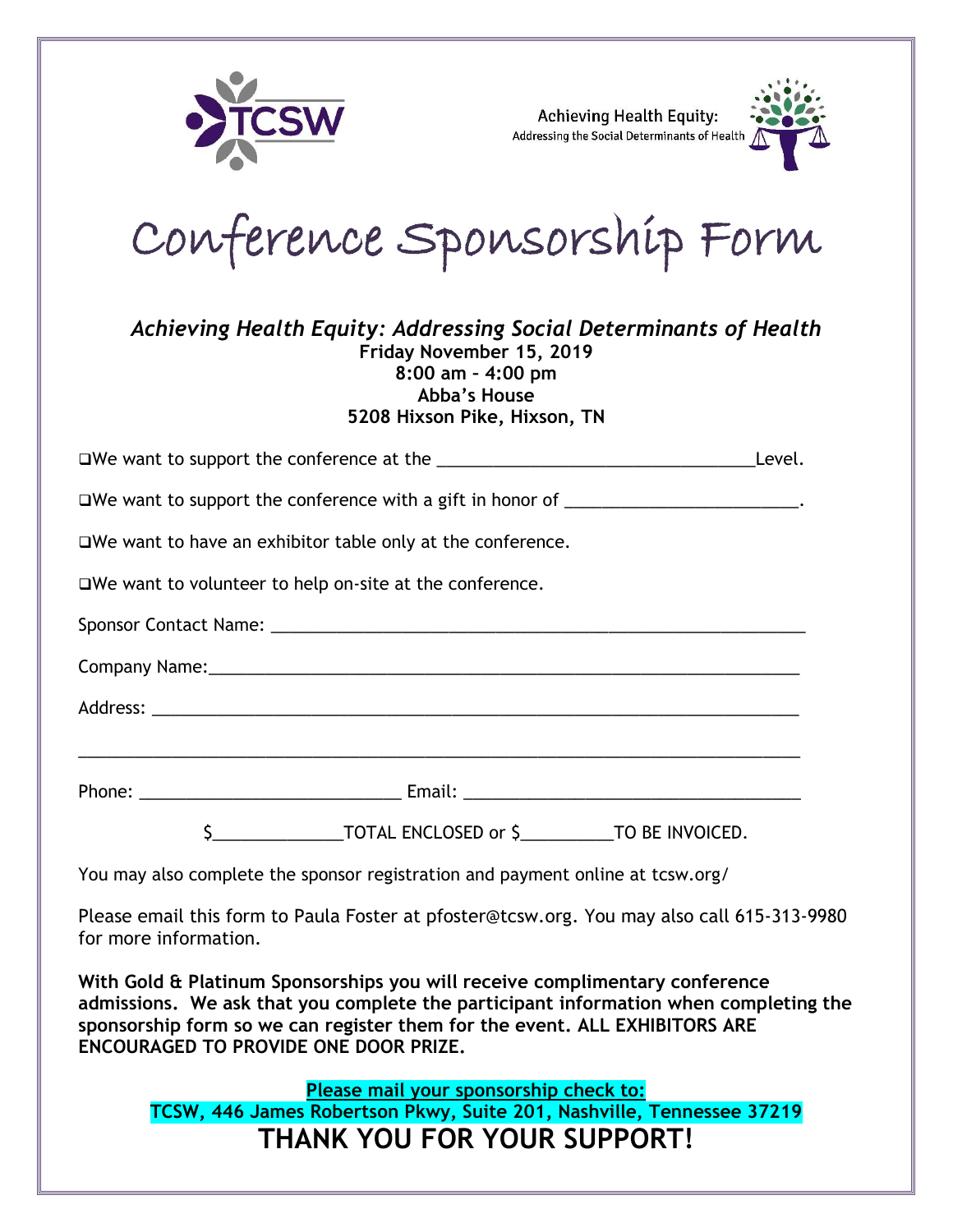# **2019 TCSW Southeast Conference Sponsor Levels**

#### *Platinum Level:* **\$500**

\*Includes – Full Page Black & White Ad (5.5 in X 8.5 in) Exhibitor Booth/Table 5 Complimentary Conference Admissions Reserved Table for Lunch Program listing as Lunch Sponsor Name recognition on State Website Name recognition in Program as "Platinum Level Sponsor"

\*One Platinum sponsor may request their **full page/full color ad** be located on the **back program cover for an additional \$100.** This is available to the first sponsor to make the request.

\*One Platinum sponsor may request their **full page/full color ad** be located on the **inside back program cover for an additional \$75.** This is available to the first sponsor to make the request.

#### *Gold Level:* **\$375**

\*Includes –  $\frac{1}{2}$  Page Black & White Ad (5.5 in X 4.25 in) Exhibitor Booth/Table 2 Complimentary Conference Admissions Reserved Table for Lunch Program listing as Lunch Sponsor Name recognition on State Website Name recognition in Program as "Gold Level Sponsor"

#### *Silver Level:* **\$250**

\*Includes –  $\frac{1}{2}$  Page Black & White Ad (5.5 in X 4.25 in) Program listing as Breakfast/ Break Sponsor Exhibitor Booth/Table (includes lunch for 1) Name recognition on State Website Name recognition in Program as "Silver Level Sponsor"

### *Bronze Level:* **\$150**

\*Includes –  $\frac{1}{4}$  page Black & White Ad (2.75 in X 4.25 in) Exhibitor Booth/Table (includes lunch for 1) Name recognition on State Website Name recognition in Program as "Bronze Level Sponsor"

**Exhibitor Only & Advertisement Only Options Available** See table on the next page for pricing.

For questions, call Paula Foster at (615) 313-9980 or email: [pfoster@tcsw.org](mailto:pfoster@tcsw.org)